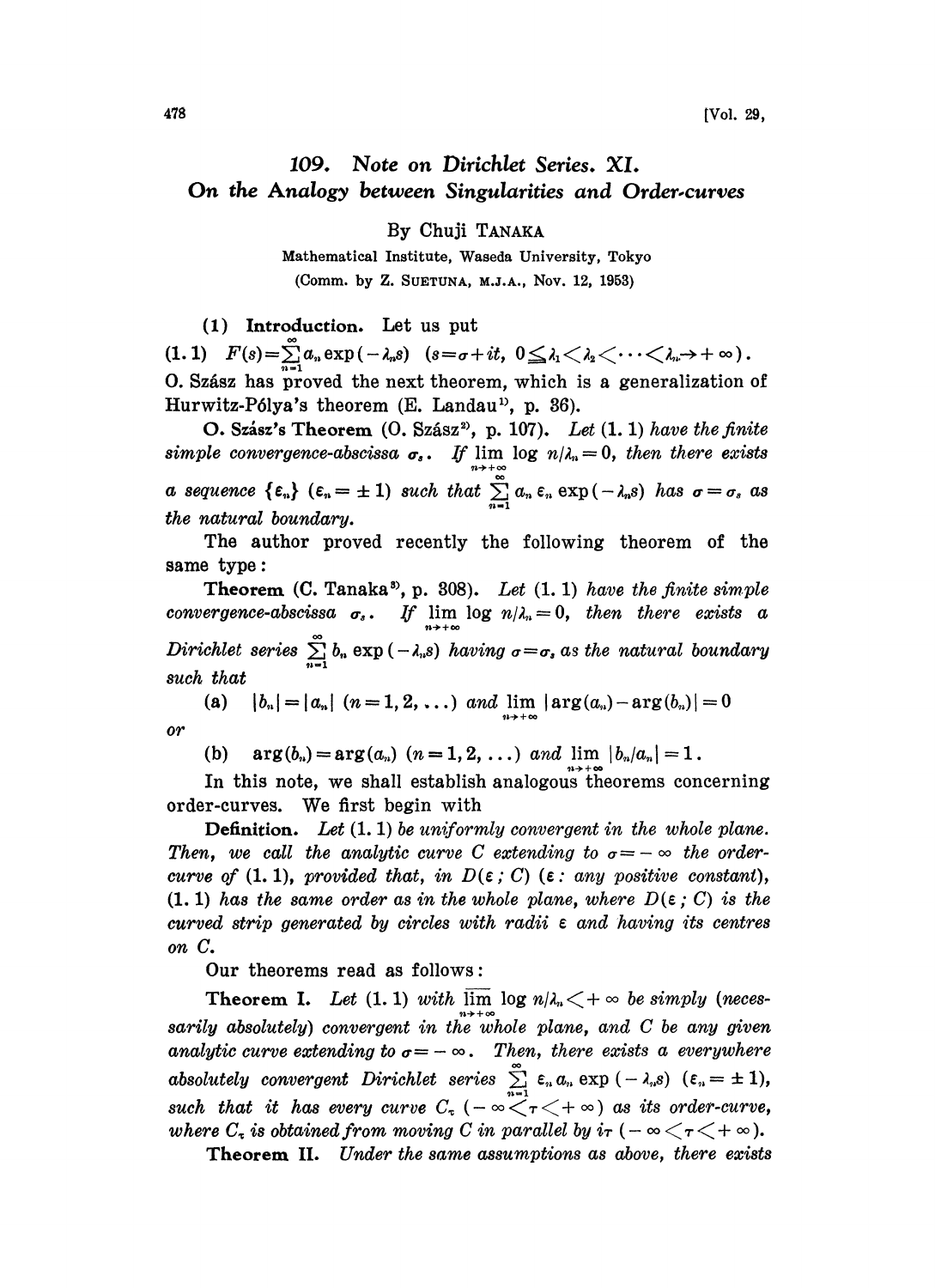a everywhere absolutely convergent Dirichlet series  $\sum_{n=1}^{\infty} b_n$  exp  $(-\lambda_n s)$ having every curve  $C_{\tau}$  ( $-\infty < \tau < +\infty$ ) as its order-curve such that

(a) 
$$
|b_n| = |a_n|
$$
,  $\lim_{n \to +\infty} |\arg(b_n) - \arg(a_n)| = 0$ ,

 $or$ 

(b) 
$$
\arg(b_n) = \arg(a_n)
$$
,  $\lim_{n \to +\infty} |b_n/a_n| = 1$ .

(2) Proof of Theorem I. Let  $\sigma_s$ ,  $\sigma_a$  be the simple and absolute convergence-abscissa of (1.1) respectively. By the well-known theorem (D. V. Widder<sup>4</sup>), p. 49), we have<br> $0 \leq \sigma_a - \sigma_s \leq \overline{\lim}$  log

$$
0\leq \sigma_a-\sigma_s\leq \overline{\lim_{n\to+\infty}}\ \log\ n/\lambda_n,
$$

so that, from  $\sigma_s = -\infty$  and  $\overline{\lim} \log n/\lambda_n < +\infty$ ,  $\sigma_a = -\infty$  immediately follows. Hence  $(1.1)$  is necessarily absolutely convergent in the whole plane.

Let  $(1.1)$  be of order  $\rho$ . Then, by J. Ritt's theorem<sup>5</sup> and  $\overline{\lim}$  $\log n/\lambda_n < +\infty$ , we have

(2. 1) 
$$
\overline{\lim}_{n \to +\infty} 1/\lambda_n \log \lambda_n
$$
.  $\log |a_n| = -1/\rho$ .  
\nHence we can select from  $\{\lambda_n\}$  a sequence  $\{\lambda_{ni}\}$  such that  
\n(2. 2) 
$$
\begin{cases}\n(i) \lim_{i \to +\infty} 1/\lambda_{ni} \log \lambda_{ni}
$$
.  $\log |a_{ni}| = -1/\rho,$   
\n(ii) 
$$
\lim_{i \to +\infty} (\lambda_{ni+1} - \lambda_{ni}) > 0, \lim_{i \to +\infty} i/\lambda_{ni} = 0.\n\end{cases}
$$

Now let us put

$$
\begin{aligned} F(s)&=\sum_{n=1}^{\infty}a_n\exp\left(-\lambda_ns\right) \\ &=\sum_{n\neq (ni)}a_n\exp\left(-\lambda_ns\right)+\sum_{i=1}^{\infty}a_{ni}\exp\left(-\lambda_{ni}s\right) \\ &=f_0(s)+R(s)\, .\end{aligned}
$$

Since  $F(s)$  converges absolutely everywhere,  $R(s)$  is evidently absolute]y convergent. Taking account of J. Ritt's theorem and (2.2),  $R(s)$  is also of order  $\rho$ .

Next put

 $R(s) = \sum_{i=1}^{\infty} a_{ni} \exp(-\lambda_{ni}s) = f_1(s) + f_2(s) + \cdots + f_n(s) + \cdots,$ 

where  $f_n(s)$   $(n=1, 2, ...)$  is a Dirichlet series having infinite number of terms of  $R(s)$ , which is also everywhere absolutely convergent. We define new Dirichlet series

 $F(s; {\{\epsilon_n\}})=f_0(s) + {\epsilon_1}f_1(s) + {\epsilon_2}f_2(s) \cdots + {\epsilon_n}f_n(s) + \cdots,$ where  $\varepsilon_n = \pm 1$   $(n=1, 2, \ldots)$ . Since  $F(s)$  converges absolutely everywhere,  $F(s; {\varepsilon_n})$  is evidently everywhere absolutely convergent and by  $(2. 1)$ , it is also of order  $\rho$ .

Putting

$$
G(s) = F(s; \{\varepsilon_n\}) - F(s; \{\varepsilon_n'\}) \quad (\{\varepsilon_n\} \neq \{\varepsilon_n'\}),
$$

we can prove that

(2. 3)  $\begin{cases} (1) \;\; G(s) \;\text{is an integral function of order $\rho$} \,, \ (2, 3) \;\; (ii) \;\; G(s) \;\text{has every curve} \, C_\tau \, (- \; \infty \, < \tau \, < + \; \infty) \;\text{as its order-curve}. \end{cases}$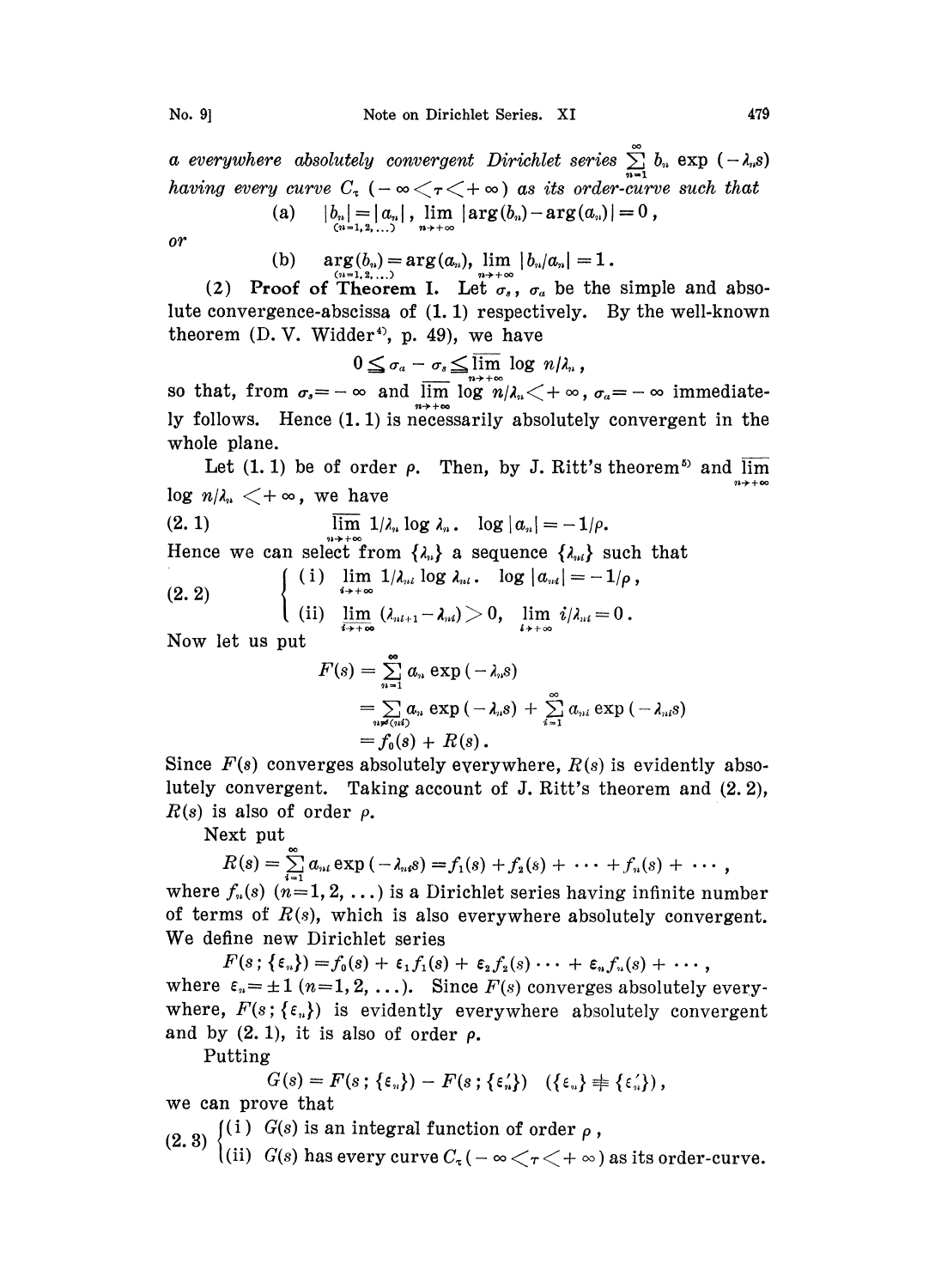In fact, setting

$$
G(s) = \sum_{\nu=1}^{\infty} (\varepsilon_{\nu} - \varepsilon_{\nu}') f_{\nu}(s) = \sum_{i=1}^{\infty} b_{m i} \exp(-\lambda_{m i} s),
$$

we have

$$
\begin{cases}\n(i) & m_i \in \{n_i\}, \\
(i) & |b_{mi}| = 2 |a_{mi}|, \\
\text{so that, by (2, 2)} \\
(2.4) & \begin{cases}\n(i) & \lim_{i \to +\infty} 1/\lambda_{mi} \log \lambda_{mi}. & \log |b_{mi}| = -1/\rho, \\
(i) & \lim_{i \to +\infty} (\lambda_{mi+1} - \lambda_{mi}) > 0, & \lim_{i \to +\infty} i/\lambda_{mi} = 0.\n\end{cases}\n\end{cases}
$$

Hence, by  $(2.4)$ , J. Ritt's theorem and an extension of G. Pólya's theorem<sup>®</sup>,  $(2, 3)$  holds.

Let  $F(s; {\varepsilon_n})$  have the subset  ${C_{\tau}}$  of  ${C_{\tau}}$  as its order-curves. Corresponding to  $\{C_{\tau}\}\$ , we consider the set  $\{\tau'\}$ , which is evidently closed. Let us denote by  $E(\{\epsilon_n\})$  the complementary set of  $\{\tau'\},$ which is obviously an open set. Then we can easily prove that (2.5)  $E(\{\varepsilon_n\}) \cap E(\{\varepsilon_n'\}) = 0$  for  $\{\varepsilon_n\} \neq \{\varepsilon_n'\}.$ In fact, if there should exist one curve  $C_{\tau}$ , such that

 $\tau'' \in E(\{\epsilon_n\}) \cap E(\{\epsilon_n'\}) \neq 0$ ,

then  $C_{\tau}$ , would not be the order-curve of  $G(s)$ . For, in  $D(\epsilon; C_{\tau})$  $(\epsilon:$  arbitrary positive constant),  $F(s; {\{\epsilon_n\}})$  and  $F(s; {\{\epsilon'_n\}})$  have the order less than  $\rho$ , so that  $G(s) = F(s; {\epsilon_n})-F(s; {\epsilon_n})$  has also the order less than  $\rho$  in this curved-strip, i.e.  $C_{\tau}$  is not the ordercurve of  $G(s)$ , taking account of  $(2, 3)$  (i). On the other hand, by  $(2.3)$  (ii),  $G(s)$  has all curves as its order-curves, which contradicts the existence of  $C_{\tau}$ . Thus, (2.5) is proved.

If  $E(\{\epsilon_n\}) = 0$  for all  $\{\epsilon_n\}$ , by (2.5) the function-family  $\{F(s;$  $\{\varepsilon_n\}\}\$  is at most of enumerable power, which contradicts the power of continuum of  $\{F(s; \{\epsilon_n\})\}$ . Hence, for at least one  $\{\epsilon_n\}, E(\{\epsilon_n\})=$ 0. In other words,  $F(s; {\varepsilon_n})$  has every curve  $C_{\tau}$  ( $-\infty < \tau < +\infty$ ) as its order-curve and it is evidently of the form

$$
\sum_{n=1}^{\infty} \epsilon_n' a_n \exp(-\lambda_n s), \quad \epsilon_n' = \pm 1,
$$

which is to be proved.

(3) Proof of Theorem II. By the arguments as above,  $F(s)$ is everywhere absolutely convergent. Let  $F(s)$  be of order  $\rho$ . Let us put

 $F(s; \theta, \alpha)$  $a_{ni}$  exp  $(\alpha\theta/\lambda_{ni}).$  exp  $(-\lambda_{ni}s) + \sum a_n$  exp  $(-\lambda_{ni}s)$ ,

where the sequence  $\{\lambda_{nl}\}$  is determined by (2.2), and  $\alpha$ ,  $\theta$  ( $\theta$ : real) are constants determined later. Then  $F(s; \theta, \alpha)$  is an integral function of order  $\rho$ , taking account of J. Ritt's theorem and  $(2, 2)$ .

Putting

$$
G(s) = F(s; \theta_1, \alpha) - F(s; \theta_2, \alpha) \quad (\theta_1 \neq \theta_2),
$$

480